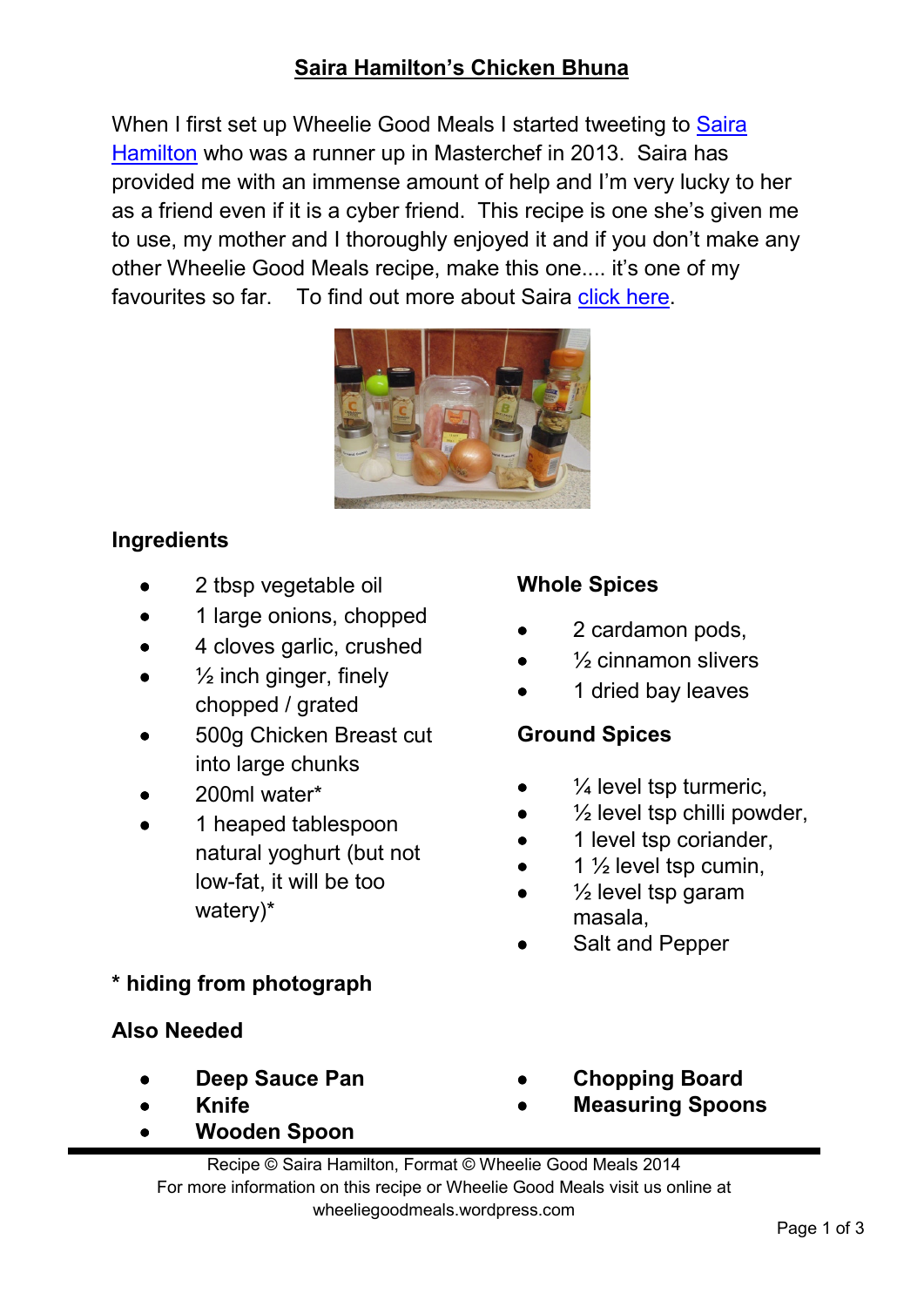## **Saira Hamilton's Chicken Bhuna**

#### **Method:**

1. Chop the onions into half moons, then slice thinly.



- 2. Heat the oil in a large saucepan, on a medium heat. When the oil is hot, add in the chopped onions. Cook the onions for at least 10-15 minutes over a medium heat until they are a bronzed brown. *Be patient or the final result will be pale and pasty looking!*
- 3. While the onions are cooking prepare the whole spices, ground spices, garlic and ginger in 3 little bowls so you are ready to throw them in at the right time.
- 4. Add in the whole spices (tear the bay leaf) and fry for a further minute, until you can smell their fragrance.



- 5. Now add in the garlic and ginger and ground spices and fry for at least another 90 seconds or so. *Be brave and keep the heat up quite high but keep stirring to prevent burning.*
- 6. Once spices have been cooked, add in approximately a cupful of water (200ml), (I added 400ml because I like a lot of sauce). At this point the spice-mix will bubble furiously. Keep cooking, stirring often, until most of the water has evaporated, and you are left with a shiny looking curry paste in the pan. This might take 7-8 mins. *This process is called the 'bhuna'*.